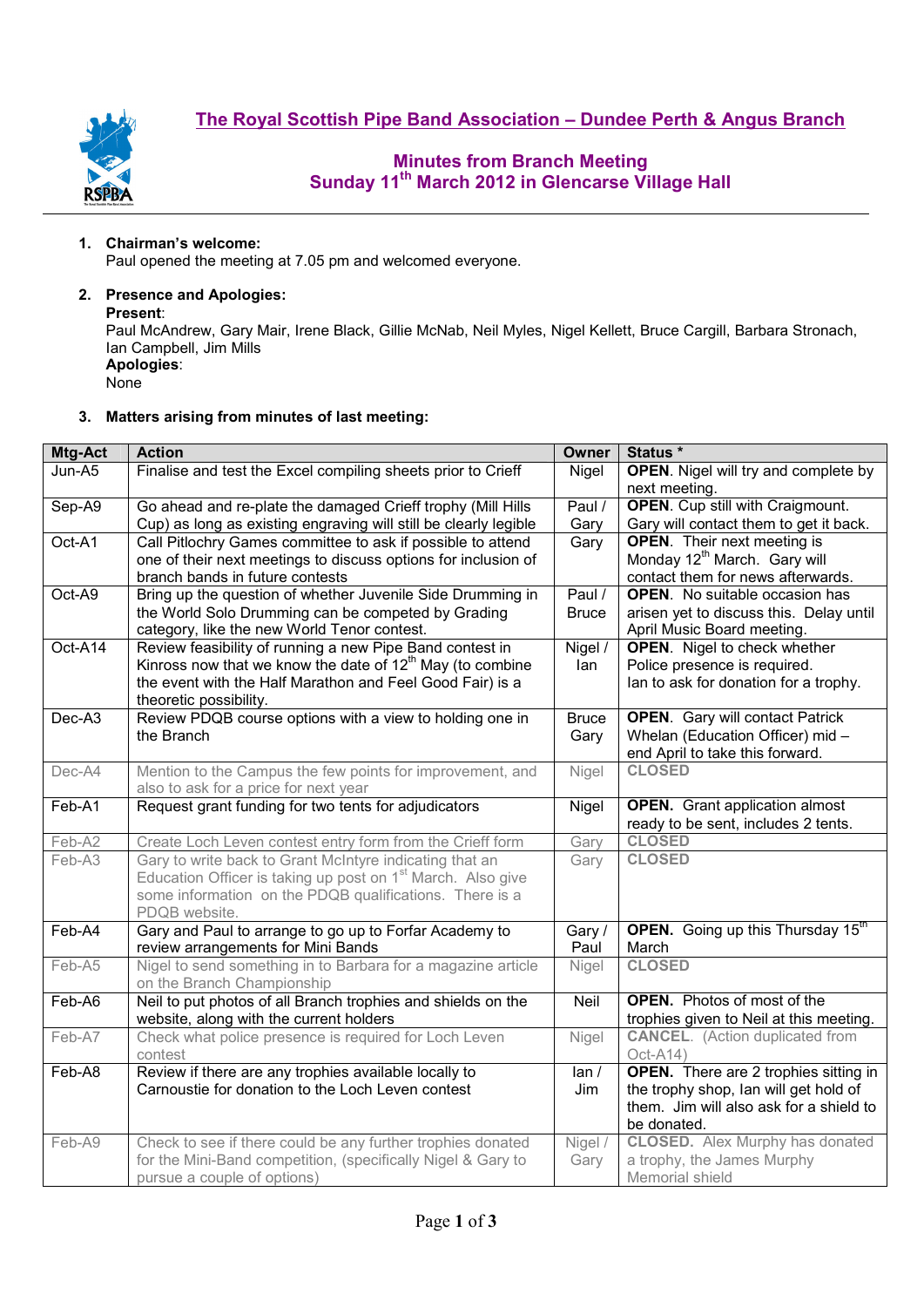**The Royal Scottish Pipe Band Association – Dundee Perth & Angus Branch**



**Minutes from Branch Meeting Sunday 11th March 2012 in Glencarse Village Hall** 

## **Other matters arising:** None

**4. Approval of previous minutes: Approved**: Bruce **Seconded**: Neil

## **5. Correspondence:**

- Request from Anne Hazard at L&B Branch about our competitors for the Willie Ferguson Memorial Contest. Stuart Scott & Hannah Robb have both agreed to go through for the contest in Livingston. Expenses will be offered by the branch, either train or RSPBA approved mileage rate
- Gary has contacted the Courier to come along for the Mini-Bands event
- Response from Angus Council saying our post-grant report is fine, and if we apply for a second year grant there would be no more than 2/3 of first year grant, and third year would be no more than 1/3.
- Farm Foods have donated a small sum to be spent in their shop in Forfar on the day of the Mini-Bands
- Gary has talked or sent letters also to Tesco, Asda, Strathmore Foods and Iceland

## **6. Treasurer's Report:**

Irene presented the latest figures [figures confidential – available in a separate document]

#### **7. National Council Report:**

Paul reported as follows:

- From 2013 to 2015, the British will take place in May in Bathgate, the Europeans in June in Forres, and the Scottish in July in Dumbarton
- Cowal only has a contract until 2013, and beyond that is in doubt for a Major championship due to the planned building of a new primary school on the upper field
- HQ has no paperwork re re-grading of the Vale of Atholl Novice Juvenile to 3B. This needs to be clarified
- Carnoustie technically still has two P/M's to be corrected
- Complaints about being asked to play early at Majors. Clarification of the rules: If a Director (National Councillor) asks you, with reasonable notice, to play early, you are obliged to do so or you may be disqualified.
- Public Liabilities Insurance. The RSPBA have agreed to cover all branch contests as an addition to the RSPBA's Public Liability Insurance, so no need to ask for anything specific for the Mini-Bands, the new Kinross contest or the Branch Solos. Walter McGregor(RSPBA Director) is aware and will require details of each event prior to it taking place ie location, numbers of persons involved and he will liaise directly with insurers. Initial contact made by Paul McAndrew who has forwarded Gary's email to Walter.
- It is confirmed that the Edinburgh contest will take place on the same day as Crieff this year. It appears that there is no official restriction on holding more than one contest within 50 miles of each other.
- The RSPBA will be enforcing compulsory retirement at 75 for all standing committee members from now on.

## **8. Music Board Report:**

Bruce reported as follows:

• No major news. The Music Board is still to review the music selection for Grade 4A MAP tunes and is happy to review any suitable music that Branch bands would like to submit. Bruce also clarified that the Board may also consider accepting some 4-parted tunes. (as an alternative to two 2-parted tunes)

## **9. Website Report:**

Neil reported as follows:

• No major news, other than one of the branch bands had changed their URL address so all the links were broken. This is now sorted.